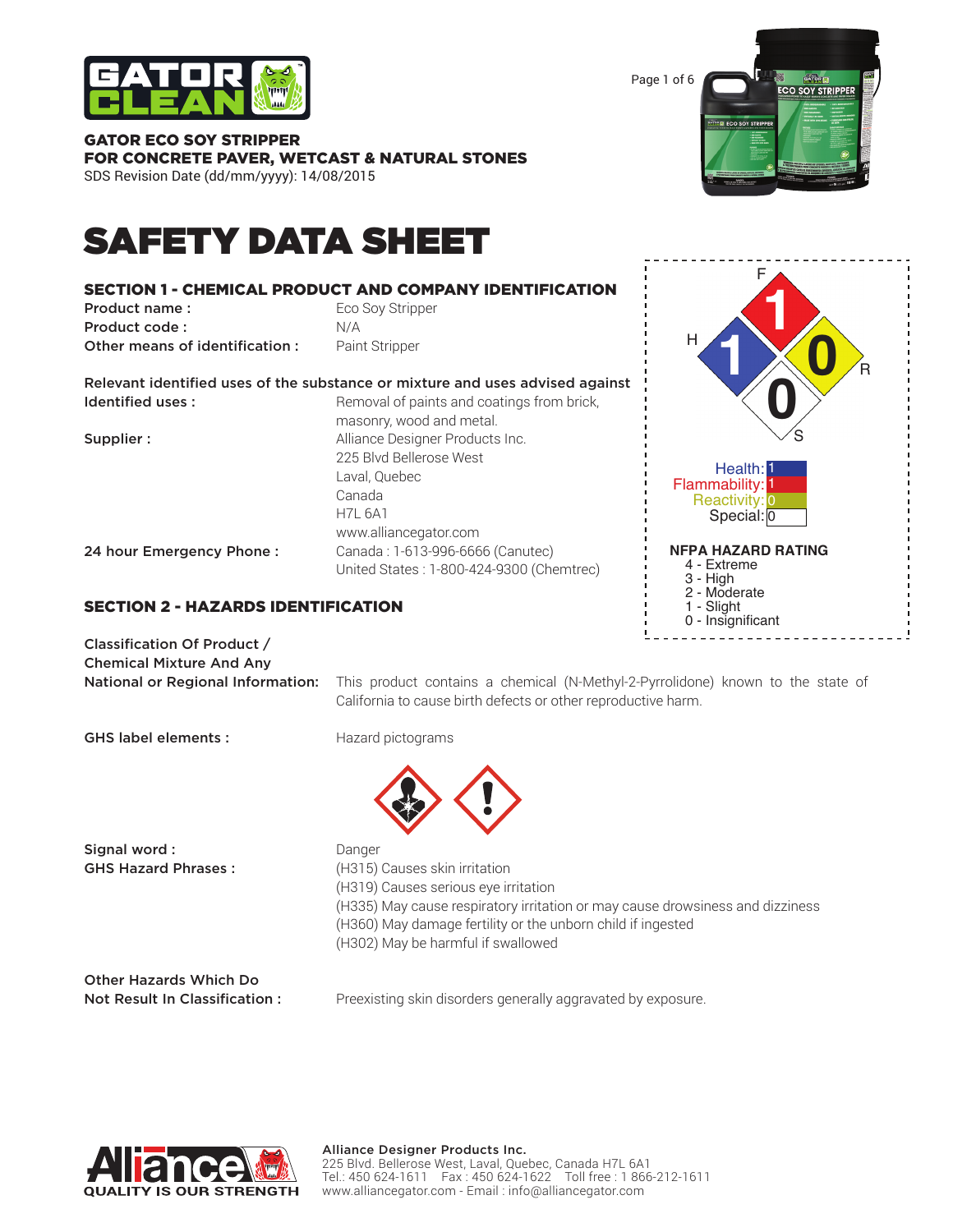

Page 2 of 6 **ECO SOY STRIPPER OY STRI** 

#### GATOR ECO SOY STRIPPER FOR CONCRETE PAVER, WETCAST & NATURAL STONES SDS Revision Date (dd/mm/yyyy): 14/08/2015

# SECTION 3 - COMPOSITION/INFORMATION ON INGREDIENTS

| Ingredient name        | CAS number         | %      |
|------------------------|--------------------|--------|
| N-Methyl Pyrrolidone   | 872-50-4           | 41%    |
| Dibasic Ester - LVP    | 627-93-0/1119-40-0 | 40-45% |
| Soy Ester              | 67784-80-9         | 15-20% |
| Proprietary Thickening |                    |        |
| And Surfactant Blend   |                    | 1-5%   |

Eye contact : Specific data not available.

# SECTION 4 - FIRST AID MEASURES

#### **NECESSARY MEASURES FOR ROUTES OF EXPOSURE**

| Inhalation:<br>Skin:                                                | Remove to fresh air and keep at rest in a position comfortable for breathing. Call a<br>doctor/physician if you feel unwell.<br>If on skin, wash with plenty of soap and water. Take off contaminated clothing and wash                                     |
|---------------------------------------------------------------------|-------------------------------------------------------------------------------------------------------------------------------------------------------------------------------------------------------------------------------------------------------------|
| Eyes:                                                               | before reuse. If skin irritation occurs seek medical advice/attention.<br>Rinse cautiously with water for several minutes. Remove contact lenses, if present and<br>esay to do. Continue rinsing. If eye irritation persists, get medical advice/attention. |
| Ingestion:                                                          | Call a doctor/physician if you feel unwell                                                                                                                                                                                                                  |
| Important Symptoms/Effects,<br>Acute and Delayed:                   | Specific data not available.                                                                                                                                                                                                                                |
| <b>Immediate Medical Attention</b><br>And Special Treatment Needed: | Specific data not available.                                                                                                                                                                                                                                |

### SECTION 5 - FIRE FIGHTING MEASURES

#### **EXTINGUISHING MEDIA**

| Suitable (and unsuitable)<br><b>Extinguishing Media:</b>                                                       | Dry chemical, CO2, Water spray or Foam. |
|----------------------------------------------------------------------------------------------------------------|-----------------------------------------|
| <b>Hazards Arising From</b><br>The Product/Chemical:<br>(e.g., nature of any hazardous<br>combustion products) | None known.                             |

Special Fire Fighting Procedures : Use water spray to cool containers.

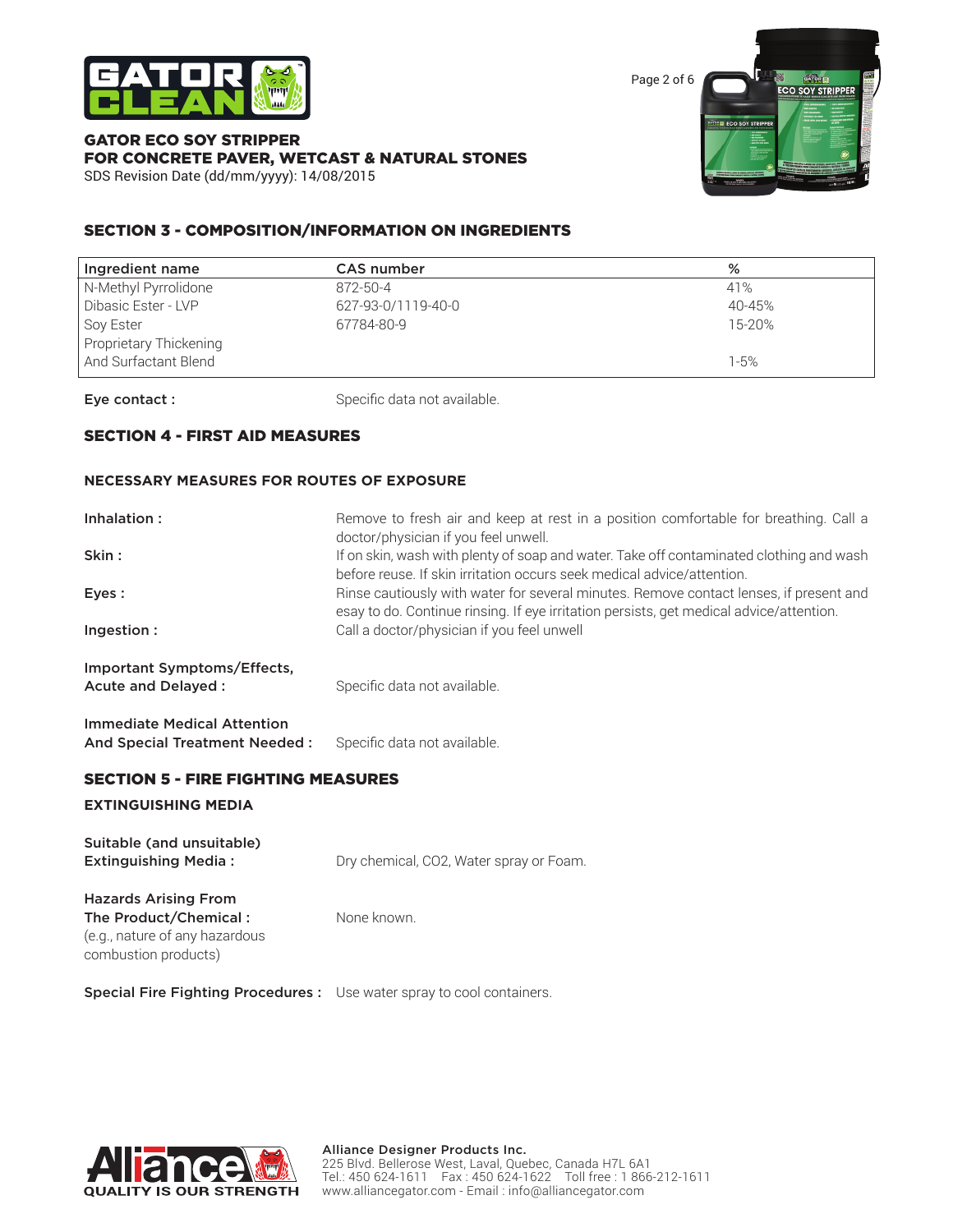

Page 3 of 6 **ECO SOY STRIPPER** 

GATOR ECO SOY STRIPPER FOR CONCRETE PAVER, WETCAST & NATURAL STONES SDS Revision Date (dd/mm/yyyy): 14/08/2015

# SECTION 6 - ACCIDENTAL RELEASE MEASURES

#### **PERSONAL PRECAUTIONS, PROTECTIVE EQUIPMENT AND EMERGENCY PROCEDURES**

For non-emergency personnel : Wear protective clothing.

**Environmental precautions :** Specific data not available.

#### **METHODS AND MATERIALS FOR CONTAINMENT AND CLEANING UP**

Small / large spill : Contain the spill and hold for disposal.

# SECTION 7 - HANDLING AND STORAGE

#### **PRECAUTIONS FOR SAFE HANDLING**

**Protective measures :** Keep out of reach of children. Read label before use.

Conditions for safe storage, including any incompatibilities : Specific data not available.

### SECTION 8 - EXPOSURE CONTROLS AND PERSONAL PROTECTION

#### **CONTROL PARAMETERS**

Control Parameters, e.g., Occupational Exposure Limit Values or Biological Limit Values Specific data not available.

Appropriate engineering controls : Not required. Mechanical generally sufficient.

#### **INDIVIDUAL PROTECTION MEASURES**

| <b>Such As Personal</b>      |                                                                              |
|------------------------------|------------------------------------------------------------------------------|
| <b>Protective Equipment:</b> | Neoprene or equivalent gloves, chemical goggles. Avoid eye and skin contact. |

### SECTION 9 - PHYSICAL AND CHEMICAL PROPERTIES

#### **APPEARANCE**

Colour : Gold/Yellow Odor : Mild odor : Odor Threshold : Not available pH : 8.1 Melting point : Below 32°F Boiling point : Above 300°F

Physical state : Heavy viscosity liquid



#### Alliance Designer Products Inc. 225 Blvd. Bellerose West, Laval, Quebec, Canada H7L 6A1 Tel.: 450 624-1611 Fax : 450 624-1622 Toll free : 1 866-212-1611 www.alliancegator.com - Email : info@alliancegator.com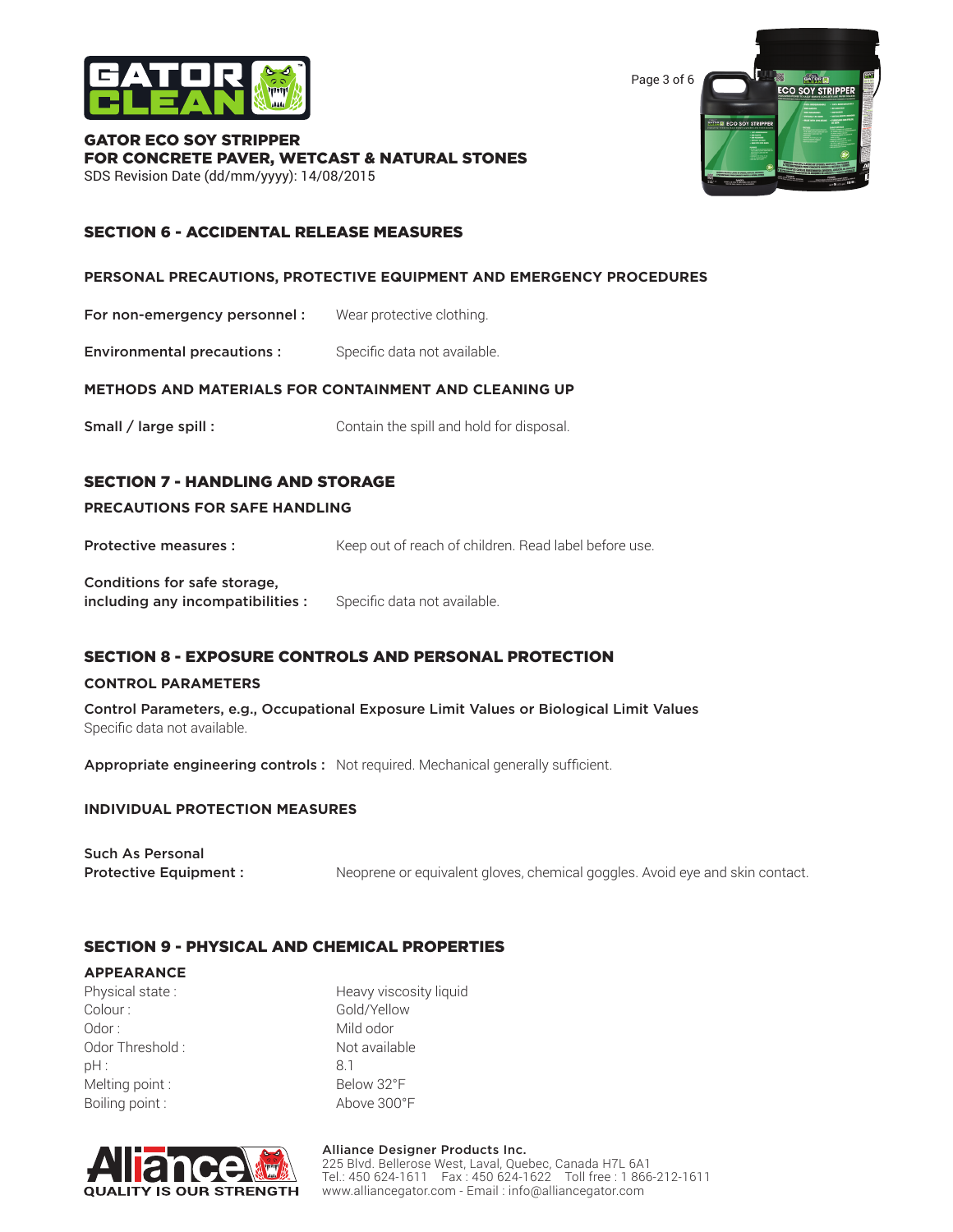

Page 4 of 6 ENRY **ECO SOY STRIPPER** *STRI* 

#### GATOR ECO SOY STRIPPER FOR CONCRETE PAVER, WETCAST & NATURAL STONES SDS Revision Date (dd/mm/yyyy): 14/08/2015

# SECTION 9 - PHYSICAL AND CHEMICAL PROPERTIES (CONT.)

| Flash point :                | Above 200°F (PMcc)               |
|------------------------------|----------------------------------|
| Evaporation rate:            | Less than 1 (n-butyl acetate=1)  |
| Vapor pressure :             | $\leq$ .5 mmHg @ 20 $^{\circ}$ C |
| Vapor density:               | Not available                    |
| Relative density:            | Not available                    |
| <b>Partition Coefficient</b> |                                  |
| (n-octanol/water):           | Not available                    |
| Solubility:                  | Emulsifiable                     |
| Flammability (solid, gas):   |                                  |
| Autoignition Temperature :   | $> 500$ °F                       |
| Decomposition Temperature :  | Not available                    |
| Upper/Lower Flammability     |                                  |
| or Explosive limits :        | Not available                    |
| Viscosity:                   | Not available                    |
| VOC:                         | 49.5%, 578.96 g/L, 4.84 lbs/gal  |
|                              |                                  |

#### SECTION 10 - STABILITY AND REACTIVITY

Chemical stability : Stable Possibility of hazardous reactions : Will not occur.

| <b>Conditions to avoid</b> |                              |
|----------------------------|------------------------------|
| (e.g., static discharge,   |                              |
| shock or vibration) :      | Strong oxidizing agents.     |
| Incompatible materials:    | Specific data not available. |

Hazardous decomposition products : Produces carbon monoxide and carbon dioxide on combustion.

### SECTION 11 - TOXICOLOGICAL INFORMATION

#### INFORMATION ON THE LIKELY ROUTES OF EXPOSURE (INHALATION, INGESTION, SKIN AND EYE CONTACT)ACUTE TOXICITY

| Ingestion  | (H315) Causes skin irritation.                                                                      |
|------------|-----------------------------------------------------------------------------------------------------|
| Eye        | (H319) Causes serious eye irritation.                                                               |
| Inhalation | (H335) May cause respiratory irritation or may cause drowsiness and dizziness.                      |
| Ingestion  | (H302) May be harmful if swallowed.<br>(H360) May damage fertility or the unborn child if ingested. |

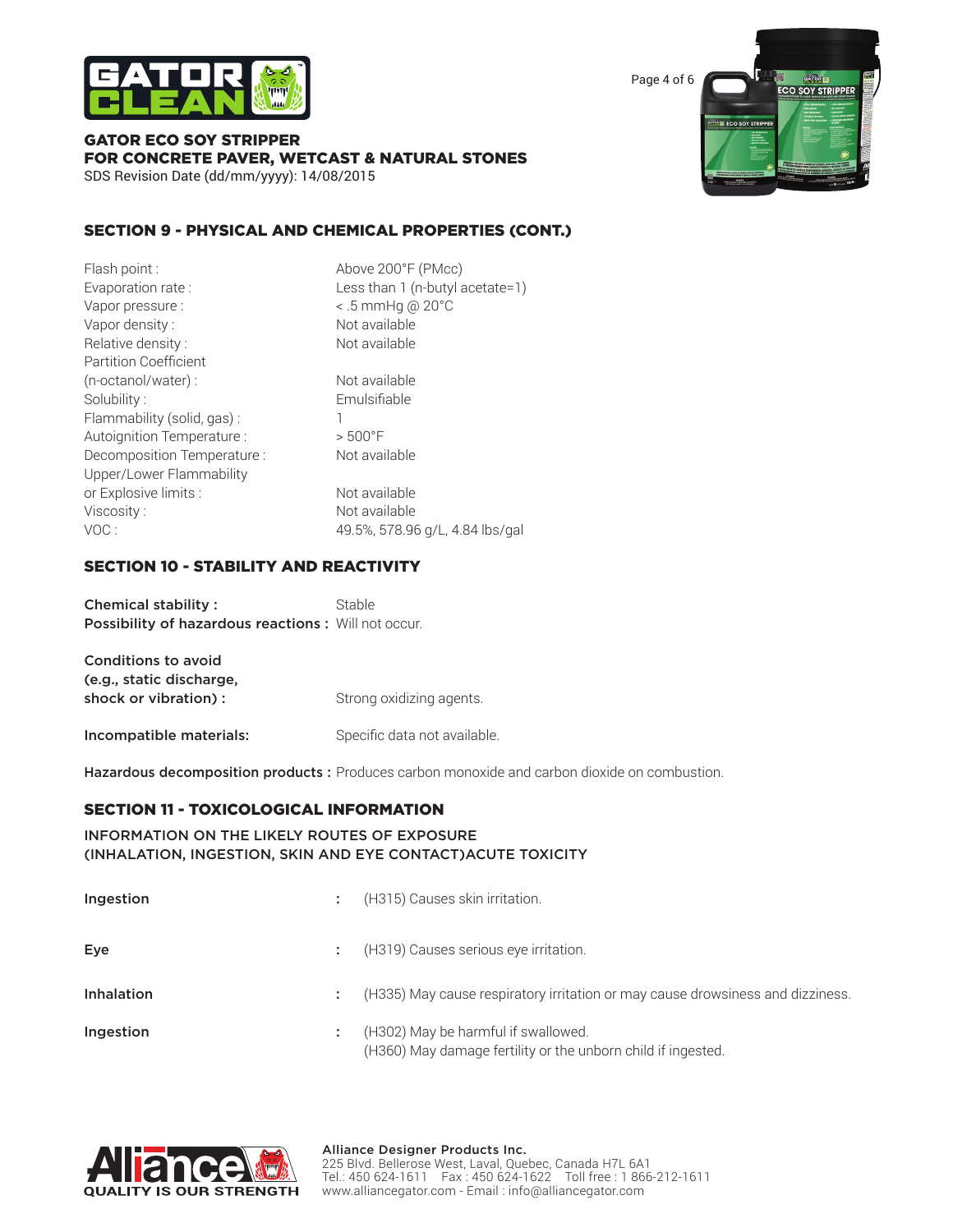

Page 5 of 6 **CO SOY STRIPPER** 

#### GATOR ECO SOY STRIPPER FOR CONCRETE PAVER, WETCAST & NATURAL STONES SDS Revision Date (dd/mm/yyyy): 14/08/2015

# SECTION 11 - TOXICOLOGICAL INFORMATION (CONT.)

# SYMPTOMS RELATED TO THE PHYSICAL, CHEMICAL AND TOXICOLOGICAL CHARACTERISTICS

This product contains a chemical (N-Methyl-2-Pyrrolidone) known to the state of California to cause birth defects or other reproductive harm. Temporary blurred vision has been reported with inhalation, skin and eye contact.

# DELAYED AND IMMEDIATE EFFECTS AND ALSO CHRONIC EFFECTS FROM SHORT- AND LONG-TERM EXPOSURE

Results from a number of long-term carcinogenity studies and short-term tests are available. Taking into account all of the information, there is no indication that the substance itself is carcinogenic.

### Numerical Measures Of Toxicity (such as acute toxicity estimates):

| Oral                       | ÷ | LD50/mouse: 5,270 mg/kg. Slightly toxic.                                                                                                      |
|----------------------------|---|-----------------------------------------------------------------------------------------------------------------------------------------------|
| <b>Inhalation</b>          |   | $L C50/rat$ : >5.1 mg/L / 4h.                                                                                                                 |
| Inhalation-risk test (IRT) |   | No mortality within 8 hours as shown in animal studies. The inhalation of a highly<br>saturated vapor-air mixture represents no acute hazard. |
| Dermal                     | ÷ | LD50/rabbit: 4,000 - 8,000 mg/kg. Moderately Toxic.                                                                                           |
| Eye irritation             |   | rabbit: Irritant. (Vendor-Test)                                                                                                               |
| Sensitization              |   | Skin sensitizing effects were not observed in animal studies. Literature data.                                                                |

# SECTION 12 - ECOLOGICAL INFORMATION

### Ecotoxicity (aquatic and terrestrial, where available) :

Acute and prolonged toxicity to fish: golden orfe/LC50 (96 h): >500 mg/L Acute toxicity to aquatic invertebrates: Daphnia magna/EC50 (24 h): >1,000 mg/l Toxicity to aquatic plants: green algae/EC50 (72 h): >500 mg/L Toxicity to microorganisms: OECD Guideline 209 bacterium/EC20 (30 min): >600 mg/L Inhibition of degradation activity in activated sludge is not to be anticipated during correct introduction of low concentrations.

# Persistence and Degradability :

Chemical oxygen demand (COD): 1,600 mg/L Biochemical oxygen demand (BOD): Incubation period 5 d: <2 mg/g Absorbable organically-bound halogen (AOX): This product contains no organically-bound halogen.

### Bioaccumulative Potential :

Biodegradation: Test method: OECD 301 E/92/69/EEC, C.4-B Method of analysis: DOC reduction Degree of elimination: >90% Evaluation: Readily biodegradable.

| Mobility In Soil             | Not Determined |
|------------------------------|----------------|
| <b>Other Adverse Effects</b> | Not Determined |